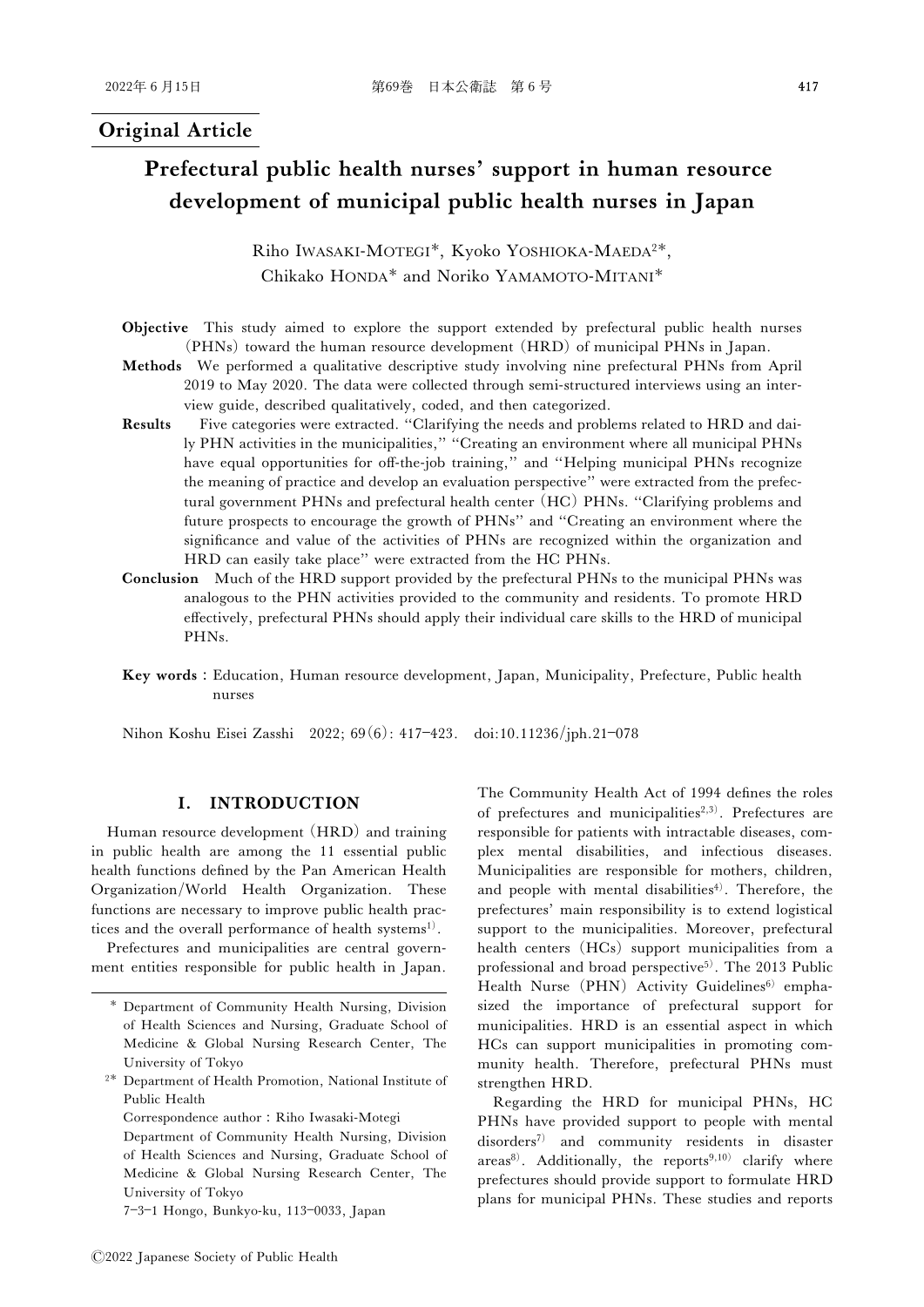are limited to the prefectural PHNs' support requested by municipalities for specific situations. Therefore, the kind of HRD support the prefectural PHNs comprehensively provide to the municipal PHNs remains unclear.

As specified by the PHN Activity Guidelines<sup>5,6)</sup>, prefectural PHNs need to recognize HRD support for municipalities as part of their duties and take initiative to provide such support. The number of HCs in Japan decreased from 636 in 1991 to 355 in 202011) due to administrative reforms<sup>12)</sup>. Consequently, opportunities for prefectural PHNs to interact with residents and municipal PHNs decreased significantly<sup>13)</sup>. Therefore, it is widely perceived that prefectural PHNs may find it difficult to grasp the issues faced by municipalities and communities. Thus, it is necessary to explore the HRD support provided to municipal PHNs by their prefectural PHNs. We aimed to explore the details of the HRD support by prefectural PHNs for municipalities.

## II. METHODS

## 1. Design and sample

We conducted a qualitative descriptive study<sup>14)</sup> to explore the HRD support extended by prefectural PHNs toward the municipal PHNs. The inclusion criteria were prefectural PHNs with more than 20 years of experience and managers or assistant managers. Prefectural PHNs work in Prefectural Governments (PGs) and HCs. Both PG PHNs and HC PHNs were included. Snowball sampling was conducted based on the researchers' connections as well as the connections between the research participants. We requested cooperation from 11 prefectural PHNs, among whom nine agreed; one PHN found it difficult to participate the interview owing to the lack of support from municipalities, and another was busy combatting COVID-19.

#### 2. Measures

Semi-structured interviews were conducted between April 2019 and May 2020, using an interview guide. The questions were "What kind of support do you provide to municipal PHNs from the HRD perspective?'' and "What issues do you think exist regarding HRD in the municipalities?" The interviews lasted 56-94  $(SD = 12.4)$  min and were audio-recorded and transcribed verbatim. Field notes were taken after the interviews.

The participants were informed of the study purpose, procedure, and contributions and of their right to refuse participation. Interview data were anonymized. The researcher explained the process of data storage, handling, and publication of results. Written informed consent was obtained from all participants. The institutional review board of the Graduate School of Medicine, The University of Tokyo approved this study's protocol (No. 2018200NI, April 24, 2019).

#### 3. Analytical strategy

Three members of the research team analyzed the narrative data. First, we carefully read the transcripts. Next, we extracted portions related to the prefectural PHNs' support for municipal PHNs in HRD and coded the data. Similar data were collated into categories and sub-categories. During analysis, we explored the differences in the support provided by PG and HC PHNs. MAXQDA 12 was used to organize the data and assist with the analysis.

We used the criteria of credibility, transferability, and confirmability<sup>15)</sup> to ensure the trustworthiness and consistency of the findings. The first researcher conducted all interviews to ensure consistent and highquality data collection (credibility). Further, we considered the results' implications (transferability). We were concerned that a bias might affect the findings. Therefore, an expert in qualitative research methods supervised the results, and the members discussed the results (confirmability). Subsequently, we refined the naming of the categories and sub-categories.

## III. RESULTS

#### 1. Participants

Overall, nine PHNs participated (Table 1). The participants were four assistant managers and five managers, all female (mean age  $= 52.8$  years, SD  $=$ 3.6). The mean duration of working as PHNs was 30.2 (SD = 4.1) years. Six PHNs were based in the

**Table 1** Participants' characteristics  $(N=9)$ 

| Characteristics                    | Mean (SD)<br>number $(\%)$ | Range     |
|------------------------------------|----------------------------|-----------|
| Age (years)                        | 52.8(3.6)                  | $48 - 59$ |
| Sex                                |                            |           |
| Female                             | 9(100.0)                   |           |
| Workplace                          |                            |           |
| $P$ <sup><math>G</math></sup>      | 3(33.3)                    |           |
| HС                                 | 6(66.7)                    |           |
| PHN's work experience              | 30.2(4.1)                  | $26 - 38$ |
| Current position                   |                            |           |
| Assistant managerial level         | 4(44.4)                    |           |
| Managerial level                   | 5(55.6)                    |           |
| Region                             |                            |           |
| Kanto                              | 6(66.7)                    |           |
| Kansai                             | 1(11.1)                    |           |
| Kyusyu                             | 1(11.1)                    |           |
| Shikoku                            | 1(11.1)                    |           |
| Education institution              |                            |           |
| Vocational school & junior college | 8(88.9)                    |           |
| University or college              | 1(11.1)                    |           |

Note: PG: Prefectural government

HC: Prefectural health center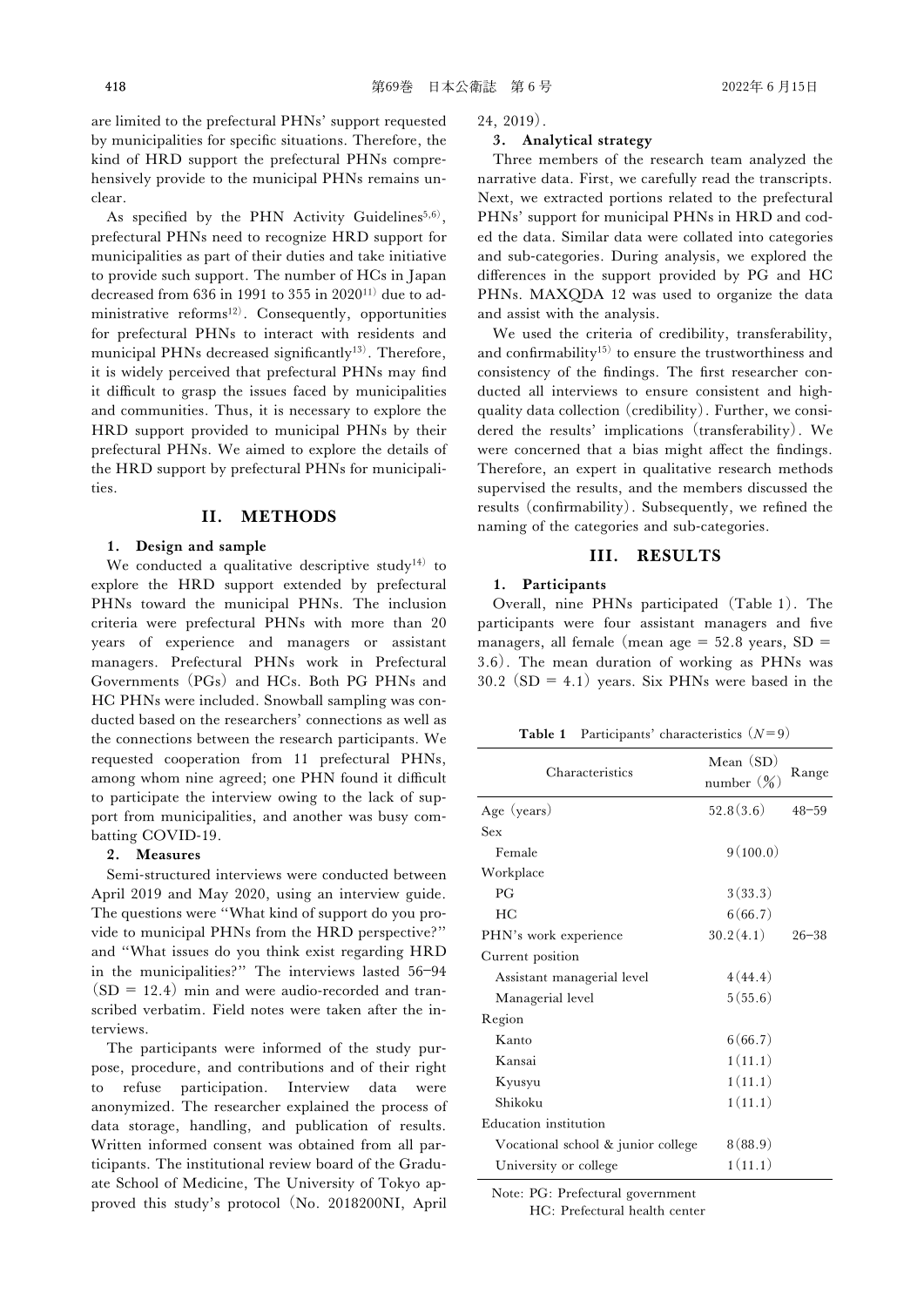Table 2 Prefectural PHNs' supports in HRD of municipal PHNs

| Categories                                                  | Sub-categories                                                |
|-------------------------------------------------------------|---------------------------------------------------------------|
| 1 Clarifying the needs and problems related to HRD and      | 1-1 Collecting information on the current status of HRD       |
| daily PHN activities in the municipalities                  | from municipalities and clarifying HRD problems               |
|                                                             | 1-2 Identifying the needs and problems of municipal PHNs      |
|                                                             | regarding PHN activities                                      |
| 2 Creating an environment where all municipal PHNs can      | 2-1 Securing training opportunities on off-the-job training   |
| have equal opportunities for off-the-job training           | for all municipal PHNs in the prefecture                      |
|                                                             | 2-2 Proactively intervening to ensure that PHNs in the        |
|                                                             | municipalities with HRD problems get the necessary            |
|                                                             | off-the-job training opportunities                            |
| 3 Helping municipal PHNs recognize the meaning of prac-     | 3-1 Giving them a wider perspective on national, prefec-      |
| tice and develop an evaluation perspective                  | tural, and municipal plans and activities                     |
|                                                             | 3-2 Acquiring an evaluation perspective                       |
| 4 Clarifying problems and future prospects to encourage the | 4-1 Providing an opportunity to reflect on their own vision   |
| growth of PHNs                                              | as a PHN                                                      |
|                                                             | 4-2 Providing an opportunity to think about the challenges    |
|                                                             | as a PHN                                                      |
| 5 Creating an environment where the significance and value  | 5-1 Advising the PHN directors to be clearly positioned       |
| of PHNs' activities are recognized within the organization  | within the organization                                       |
| and HRD can easily take place                               | 5-2 Providing logistical support to ensure that the personnel |
|                                                             | section and section manager that the PHNs belong to           |
|                                                             | understand the PHNs and their activities                      |

Note: HRD: Human resources development PHN: Public health nurse

Kanto region, one in Kansai, one in Kyushu, and one in Shikoku; among them, six worked at HCs.

2. Prefectural PHNs' supports in HRD for municipal PHNs

Five categories were extracted during the qualitative descriptive analysis. The categories and sub-categories are described in Table 2. The categories, sub-categories, and raw data are described below, along with illustrative quotations.

3. Clarifying the needs and problems related to HRD and daily PHN activities in the municipalities

Prefectural PHNs valued gathering information from municipal PHNs to identify problems and needs related to HRD and daily PHNs' activities. This category was extracted by PG and HC PHNs.

1) Collecting information on the current status of HRD from municipalities and clarifying HRD problems

The HC PHNs collected information from the municipal PHNs to clarify in-service education problems. They grasped how municipal PHNs work by understanding aspects such as job rotation, decentralized assignment, and what they value in their activities. PG PHNs identified municipalities that needed exceptional support by surveying yearly indicators related to HRD.

I heard from the municipal PHN that there had been no job

rotation in about ten years, and in the event of a disaster, different departments have difficulty communicating with each other, even within a municipality  $(ID h, HC)$ .

2) Identifying the needs and problems of municipal PHNs regarding PHN activities

HC PHNs thought they needed an opportunity to exchange and share information with the municipal PHNs and proposed holding a meeting during their work.

During the past typhoons, the HCs did not receive information from the municipalities. Therefore, we were not able to gather information on the health (activity) needs of the municipalities. Based on this experience, we decided with the municipalities that if there occurred a disaster and they needed support, we would send PHNs from the HC to the municipalities. During this typhoon, I went around with the director of the HC to understand and identify the health needs of the municipalities  $(ID = h, HC)$ .

Although the PG was separated by physical distance from the municipalities, PG PHNs made identical efforts as the HC PHNs to understand what assistance was required by municipalities.

The PG PHNs made sure to ask the municipal PHNs what they wanted them to help with  $(ID \c, PG)$ .

4. Creating an environment where all municipal PHNs can have equal opportunities for off-the-job training

The PG PHNs created an environment where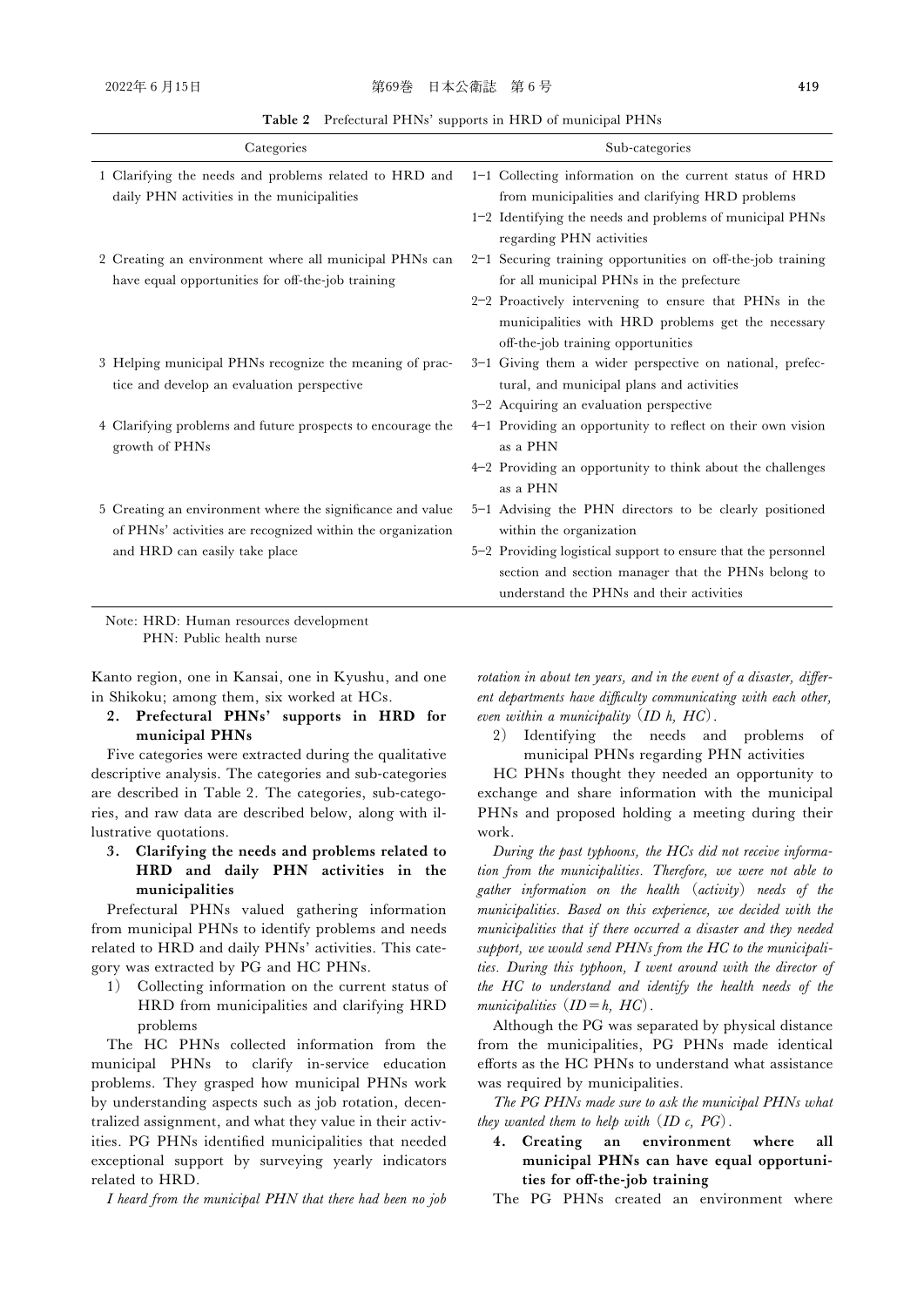municipal PHNs working anywhere could receive the necessary in-service education. The HC PHNs took a population approach to all municipalities, while the PHNs involved themselves individually with municipalities in need of assistance with HRD. We extracted this category from PG and HC PHNs' interviews.

1) Securing training opportunities on off-the-job training for all municipal PHNs in the prefecture

The PG PHNs created an environment where all municipal PHNs in the prefecture could easily participate in the training. Additionally, the PG PHNs communicated the results of the meeting through in-service education to all municipal PHNs who did not participate and shared the status and problems of the in-service education with everyone.

PHNs are initially assigned to the health department. After three years, they are often transferred to the welfare department or the disability department. It is difficult for  $PHNs$  to receive the central training organized by the prefecture, so we set the central training until the third year  $(ID e, PG)$ .

2) Proactively intervening to ensure that PHNs in the municipalities with HRD problems get the necessary off-the-job training opportunities

The prefectural PHNs actively supported small municipalities and municipalities with low participation rates in training conducted by the prefecture. Administrative organizations assign a PHN director who is responsible for the overall coordination and promotion of the public health activities and can provide technical and professional guidance. Some municipalities do not have PHN directors; thus, the prefectural PHN was involved for support.

Because small towns and villages cannot do HRD, I feel the need to support them as a PHN in the prefecture. We have a role to play in raising municipalities where there is no PHN director  $(ID f, HC)$ .

5. Helping municipal PHNs recognize the meaning of practice and develop an evaluation perspective

Prefectural PHNs intentionally created opportunities for municipal PHNs to objectively organize and reflect on their activities. Particularly, prefectural PHNs made municipal PHNs aware of community health problems. Moreover, HC PHNs determined the municipal PHNs' evaluation perspectives, helping them develop a wider perspective, and municipal plans connected and supported them in understanding the meaning of their activities. We extracted this category from PG and HC PHNs' interviews.

Giving them a wider perspective on national, prefectural, and municipal plans and activities

HC PHNs encouraged municipal PHNs to develop the perspective that national, prefectural, and municipal health care plans are vertically connected. Additionally, both HC and PG PHNs were conscious of communicating their relationship with the career ladder guideline for PHNs formulated by the national government when training municipal PHNs.

The PG PHNs tell the municipal PHNs, "The training you will receive is related to this content of the career ladder''  $(ID e, PG).$ 

2) Acquiring an evaluation perspective

Because municipal PHNs' primary focus remain the work they have been assigned. PHNs only see things shortsightedly. Therefore, municipal PHNs tend to forget the evaluation perspective. The HC PHNs used the logic model to visualize the perspectives of goal-setting and evaluation of municipal PHNs.

PHNs tell the viewpoint of evaluation to municipal PHNs. As a result, the municipal PHN said, "I have established that it is important to set and implement evaluation indicators''  $(ID b, HC)$ .

## 6. Clarifying problems and future prospects to encourage the growth of PHNs

HC PHNs encouraged municipal PHNs to think about their outlook and challenges as a PHN. We extracted this category from HC PHNs' interviews.

1) Providing an opportunity to reflect on their own vision as a PHN

The HC PHNs created opportunities to make the municipal PHNs aware of the image they aspire to uphold as PHNs.

Municipal PHNs have yet to develop their vision. "I have a vision of the kind of PHN I want to be. I am at this stage of the career ladder. So,  $I$  want to acquire these things this year.  $I$ want to go to this kind of training," I will support municipal PHNs to think about this  $(ID g, HC)$ .

2) Providing an opportunity to think about the challenges as a PHN

Municipal PHNs had few opportunities to share their problems with anyone in their profession. HC PHNs focused on this and created opportunities for municipal PHNs to face challenges.

We thought that municipal PHNs needed an opportunity to think about challenges concerning the career ladder. The HC PHNs interviewed the municipal PHNs and asked them this question. We hope that this will give the municipal PHNs a chance to talk and think about difficult things in their daily lives  $(ID f, HC)$ .

7. Creating an environment where the significance and value of PHNs' activities are recognized within the organization and HRD can easily take place

They encouraged municipal PHN directors to think organizationally about HRD. Additionally, PG PHNs sought to ensure that municipal PHNs were recognized within the organization. PG PHNs directly informed the administration manager about the characteristics of PHN activities and the need for educational opportunities in the profession. This category was extracted by HC PHNs.

1) Advising the PHN directors to be clearly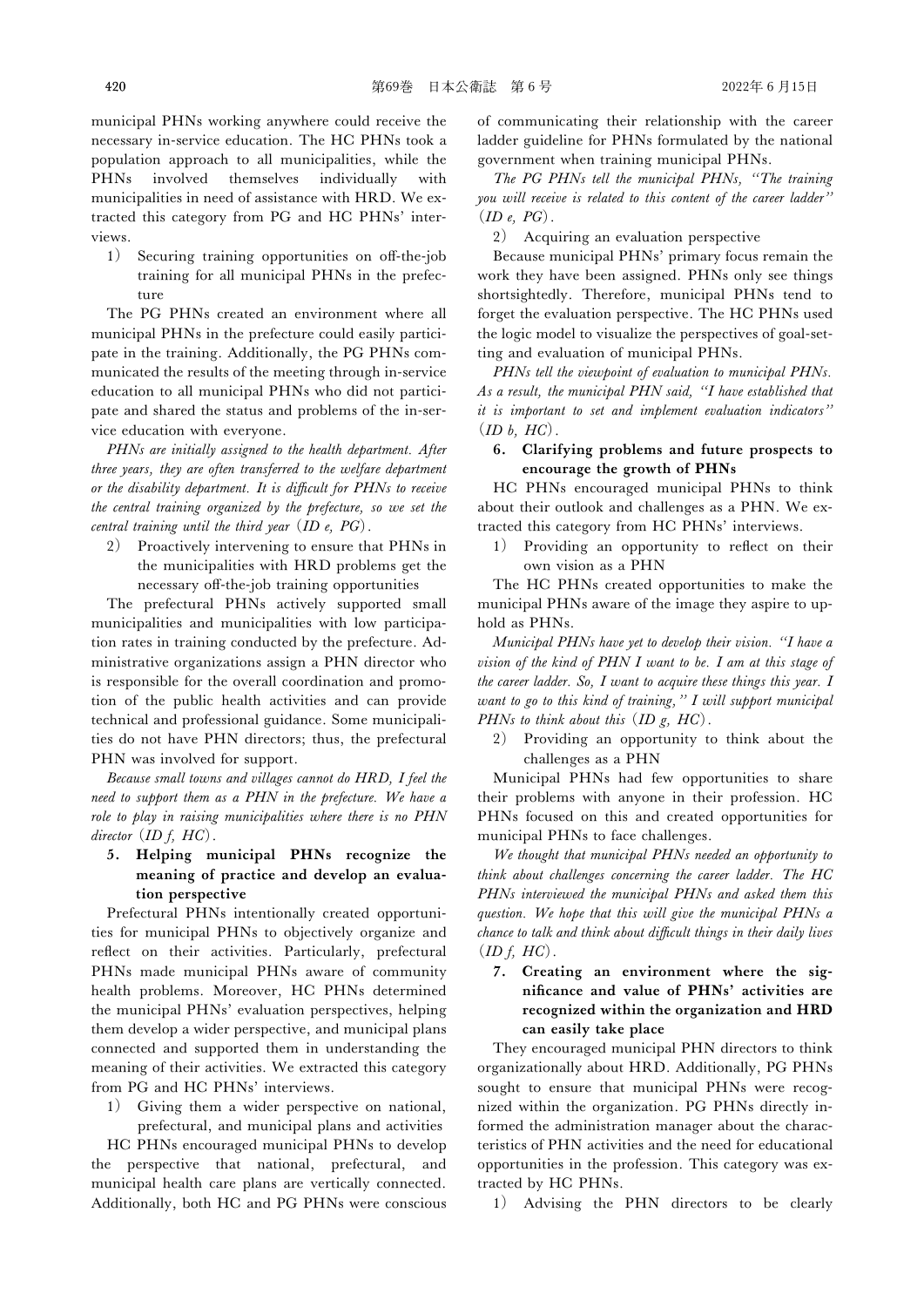positioned within the organization

To be recognized within the organization, HC PHNs emphasized the importance of having a PHN director in the municipality. They also informed municipal PHNs that the establishment of a PHN director should be clearly stated in the municipal document.

I think it is important to document the establishment of a  $PHN$  director in the official documents. I do not think it should be known only to  $PHNs$   $(ID g, HC)$ .

2) Providing logistical support to ensure that the personnel section and section manager that the PHNs belong to understand the PHNs and their activities

Prefectural PHNs believed that it was necessary for the personnel section and section manager to understand the activities of the PHNs in the municipal organizations. Therefore, when the prefectural PHNs visited the municipalities, they created opportunities to talk with the personnel section and section manager and informed them of their roles, the purpose of their activities, and the need for training.

When I talk with the head of the personnel section and section manager, I inform them of the role of PHNs and the purpose of their activities  $(ID i, HC)$ .

#### IV. DISCUSSION

#### 1. Support provided by PG and HC PHNs

Both PG and HC PHNs provided three types of support. Prefectural PHNs valued gathering information from municipal PHNs to identify HRD-related problems and needs and daily PHN activities. Community health assessment is a public health activity conducted by PHNs to identify community health problems, implement plans, and evaluate efforts. It is a professional skill used to improve the health and quality of life of entire community in Japan and abroad<sup>16,17)</sup>. Prefectural PHNs used this technique for the community residents in their HRD support to municipal PHNs.

Prefectural PHNs consciously created opportunities for municipal PHNs to receive in-service training. PHNs have a philosophy of working with communities and residents from a perspective of health equity for all<sup>18,19)</sup>. It can be inferred that prefectural PHNs aim to ensure that residents from all municipalities receive at least a certain level of health service. Prefectural PHNs identified municipalities with low participation rates during the on-the-job training. Subsequently, they created an environment that would make it easier for municipal PHNs to participate in the training seminar and training course. Specifically, prefectural PHNs communicated the need for training to the personnel section and section manager and requested for their cooperation. It is clear they actively work with and provide individual support to municipalities that require follow-up. According to the years of experience, training participation rate is higher among new-term PHNs than mid-career and managementphase PHNs<sup>20)</sup>; therefore, the support of prefectural mid-career and management-phase PHNs may be important.

Prefectural PHNs gave municipality PHNs better perspectives on national, prefectural, and municipal plans and activities. Additionally, they acquired an evaluation-based perspective. Prefectural PHNs made municipal PHNs aware of the policy system and helped them implement the Plan-Do-Check-Act (PDCA) cycle. PHNs are required to have policy evaluation skills in Japan and abroad<sup> $6,17$ </sup>. Educational programs for developing health service-planning skills of middle-level PHNs were designed<sup>21)</sup>. Investigation of the status and issues of the health promotion program implementation process of municipalities suggests that the program evaluation needs to be improved. With the support of the national and prefectural governments, municipalities should acquire the ability to evaluate programs based on the PDCA cycle22). Therefore, prefectural PHNs exercised a supervisory function and provided guidance and support.

These three types of support can be provided as an extension of the daily community and resident support of PHNs and are not special. However, since the enactment of the Community Health Law in 1994, municipal PHNs primarily focus on health promotion in maternal, geriatric, and working populations<sup>4)</sup>. Therefore, they have regular contact with residents. In contrast, although prefectural PHNs provide disaster support and work with patients having mental disorders or infectious diseases, most of their other work relates to planning and coordination<sup>21)</sup>. Therefore, prefectural PHNs may find it difficult to provide support. Given the connection among regular resident, community, and personnel development support for municipal PHNs, the first step for prefectural PHNs would be to review their regular PHN activities. Additionally, personnel exchanges between the prefecture and municipalities would be an effective tool. Sending inexperienced prefectural PHNs to municipalities can help them gain experience in community and resident activities. Moreover, municipal PHNs can gain experience in activities not conducted in municipalities such as infection control.

#### 2. Support provided by HC PHNs

Two types of support were provided by HC PHNs. They provided the municipal PHNs with opportunities to think about their own problems and prospects as PHNs and about how they wanted to grow as PHNs. This support is similar to empowerment that community residents in dialogue efforts directed at community targets can enhance control and beliefs in the ability to change people's lives<sup>23)</sup>. Municipal PHNs can also learn to interact with the support of prefectur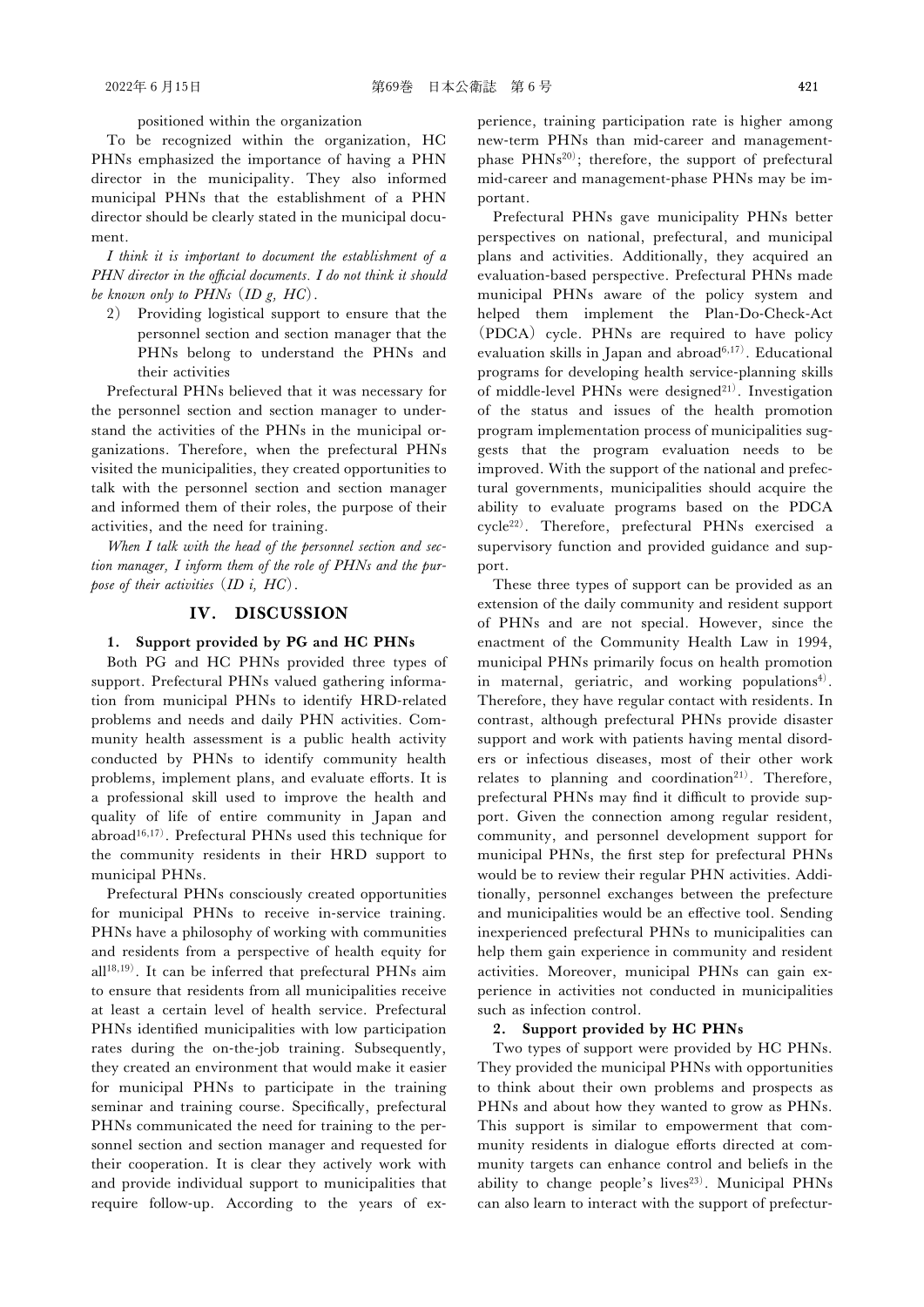al PHNs and help them work as a municipal PHNs.

HC PHNs encouraged municipal PHNs (especially PHN directors) to consider HRD seriously. Approximately  $97.9\%$  of the prefectures have a PHN director, while less than half of the municipalities have one<sup>24)</sup>. Therefore, HC PHNs approached the personnel section head to assign a PHN director recognized within the administration who understands the significance and value of PHNs' activities. Additionally,  $70\%$  of the municipalities considered it difficult to explain the personnel development plan's purpose to the section manager and obtain their agreement<sup>25)</sup>. HC PHNs who have information on other municipalities can also convey good practices from other municipalities, which is a strength of HCs as they operate in large regions<sup>26)</sup>. HC PHNs likely utilized their wide-area position to play the role of a mediator in areas where the municipalities had difficulties. The nurse also has a role as a mediator<sup>27)</sup>. The goal of a mediator is to help the involved parties understand each other at different levels and agree on actions<sup>27)</sup>. Thus, HC PHNs aimed to promote mutual understanding by mediating between the head of the personnel section and municipal PHNs.

#### 3. Limitations and future directions

The first limitation of this study is the small sample size, since some of the interviews had to be canceled due to the COVID-19 pandemic. Similarly, we planned to conduct interviews across Japan but only did so in some areas due to COVID-19-related complications. Interviewing more PHNs in more areas may help obtain new results. Additionally, participants are interested in HRD in municipalities, which may affect the results. In the future, more information could be obtained by expanding the number of interviews and the areas sampled. Further, an in-depth analysis would also be valuable by focusing on factors that influence involvement.

# V. CONCLUSION

Much of the HRD support provided by prefectural PHNs was analogous to that of the PHN activities provided to the community and residents. These results suggest that prefectural PHNs could apply their individual care skills to the HRD of municipal PHNs to promote HRD effectively. However, the opportunities for prefectural PHNs to be involved with the community and residents are decreasing. Therefore, it is recommended that inexperienced prefectural PHNs be dispatched to municipalities so that they experience firsthand PHN activities for the betterment of the community.

The authors express their heartfelt thanks to the participants.

Conflict of Interest Statement None.

Funding Statement This research was supported by a

Grant-in-Aid for Scientific Research (KAKENHI) No. 17K17548.

#### References

- 1) Pan American Health Organization/World Health Organization (PAHO/WHO). The essential public health functions as a strategy for improving overall health systems performance: trends and challenges since the public health in the Americas initiative, 2000-2007. 2008. https://www.paho.org/hq/dmdocuments/2010/ EPHF \_ Strategy \_ to \_ Strengthen \_ Performance.pdf (accessed May 2, 2021).
- 2) Ministry of Health, Labour and Welfare. Basic guidelines for promotion of community health measures based on Article 4, Paragraph 1 of the Community Health Act. 2015. https://www.mhlw.go.jp/file/06- Seisakujouhou-10900000-Kenkoukyoku/0000079549.pdf (accessed May 2, 2021).
- 3) Ministry of Health, Labour and Welfare. Community Health Act. 2019. https://www.mhlw.go.jp/web/t\_  $doc?dataId = 78301000&dataType = 0&pageNo = 1$ (accessed May 2, 2021).
- 4) Iwasaki-Motegi R, Naruse T. Current topics related to the professional behaviour of public health nurses in Japan. J Adv Nurs 2020; 76: 1494-1495. doi: 10.1111/ jan.14324.
- 5) Editorial department of the Welfare and Labor Statistics Association. To know local medical care and nursing. Easy-to-understand medical and nursing care systems and policies. The 23rd Public Health Center and Community Health Act. J Health Welf Stat 2018; 65:  $46 - 50.$
- 6) Ministry of Health, Labour and Welfare. About public health nurse health activities in the community. Guidelines for public health nurse health activities in the community. 2013. https://www.mhlw.go.jp/file/05- Shingikai-11901000-Koyoukintoujidoukateikyoku-Soumuka/0000144644.pdf (accessed May 2, 2021).
- 7) Nakatsuchi Y, Kitayama M. Developing support strategies for public health and welfare services in municipalities from the prefectural public health nurse perspective 1st report. J Gifu Coll Nurs 2013; 13: 17-28.
- 8) Hanzawa I. The way of the cities, towns and villages support in the victim health support activity: the viewpoint of the prefecture public health center public health nurse. Reports of nursing research, nursing teacher's course of Center for Professional Education, Kanagawa University of Human Services 2014; 40: 208 214.
- 9) Japan Public Health Association. Reiwa 1st Year Community Health Comprehensive Promotion Project Report on Support Project for Building Human Resources Development System for Municipal Public Health Nurses. 2020. http://www.jpha.or.jp/sub/pdf/ menu04\_2\_r01\_11.pdf (accessed May 2, 2021).
- 10) Japanese Nursing Association. Fiscal Year 2008 MHLW Project to Promote Exchange of Pioneering Health Activities, Project to Support Career Development of Municipal Public Health Nurses Report on Support for Building a Human Resource Development System for Municipal Public Health